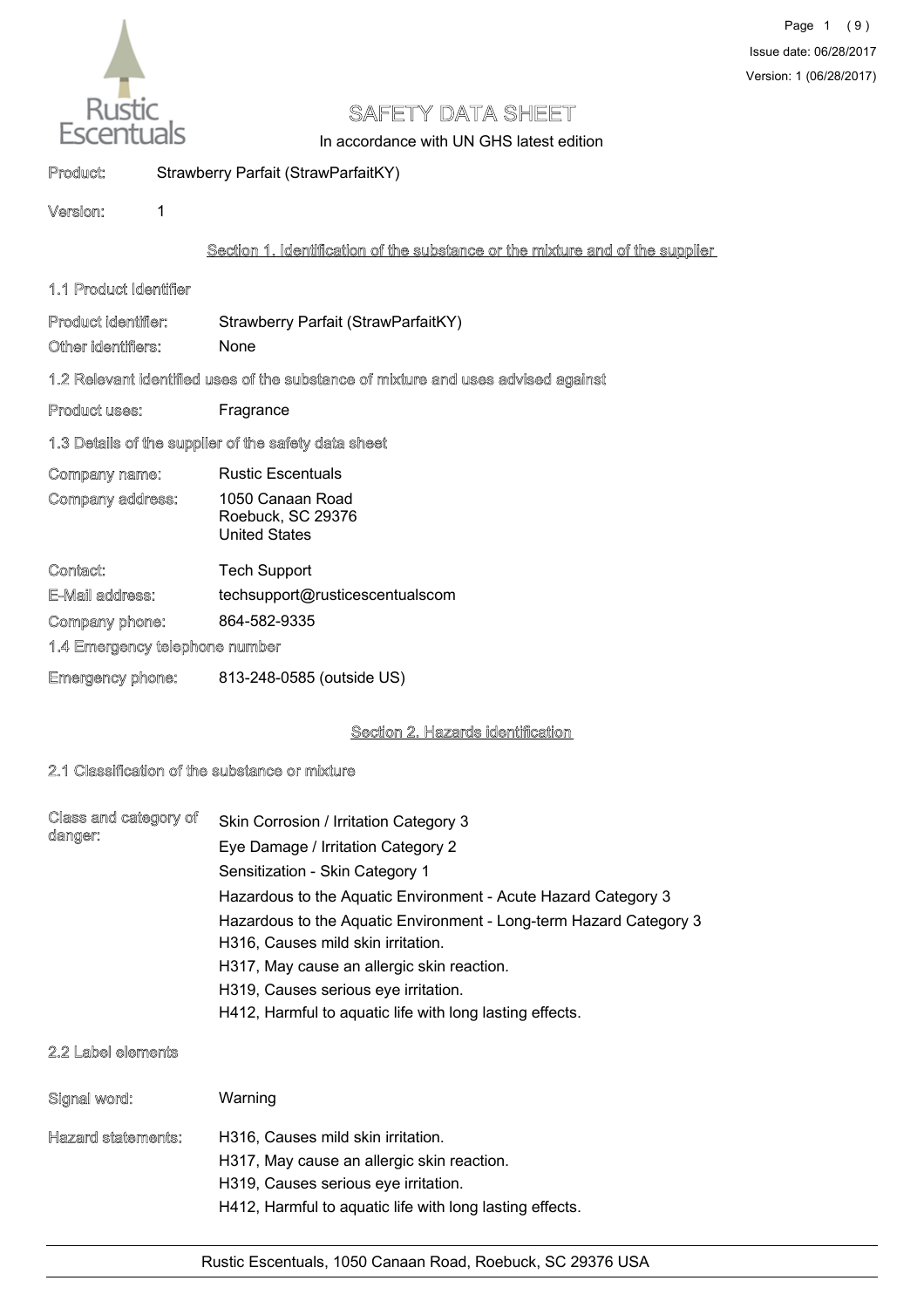

In accordance with UN GHS latest edition

Product: Strawberry Parfait (StrawParfaitKY)

### Version: 1

Precautionary statements:

P261, Avoid breathing vapour or dust.

P264, Wash hands and other contacted skin thoroughly after handling.

P272, Contaminated work clothing should not be allowed out of the workplace.

P273, Avoid release to the environment.

P280, Wear protective gloves/eye protection/face protection.

P302/352, IF ON SKIN: Wash with plenty of soap and water.

P305/351/338, IF IN EYES: Rinse cautiously with water for several minutes. Remove contact lenses, if present and easy to do. Continue rinsing.

P333/313, If skin irritation or rash occurs: Get medical advice/attention.

P337/313, If eye irritation persists: Get medical advice/attention.

P363, Wash contaminated clothing before reuse.

P501, Dispose of contents/container to approved disposal site, in accordance with local regulations.



Pictograms:

Other hazards: None

Section 3. Composition / information on ingredients

3.2 Mixtures

Contains: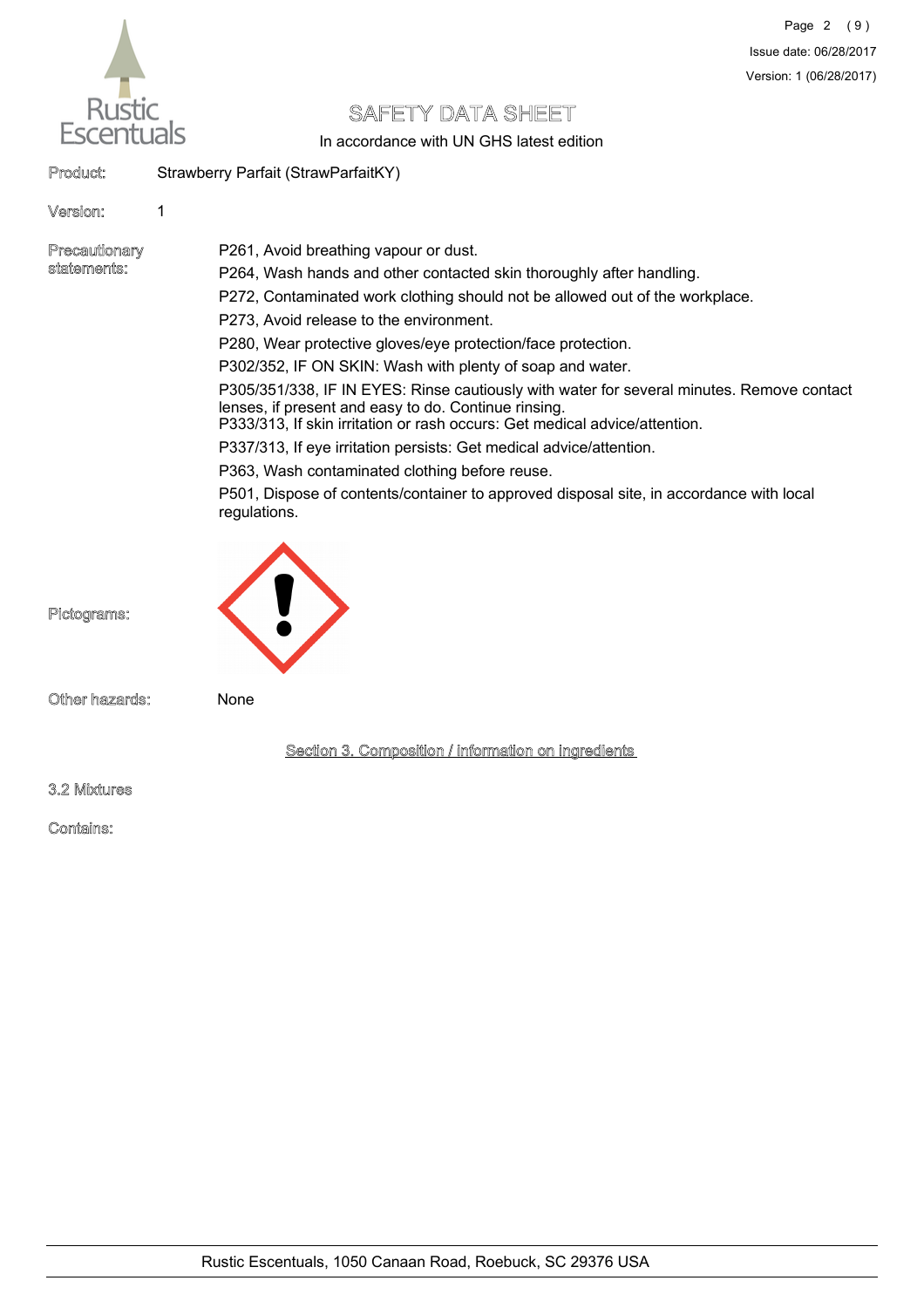

In accordance with UN GHS latest edition

Product: Strawberry Parfait (StrawParfaitKY)

#### Version: 1

| Name                           | CAS       | EC        | %             | <b>GHS Classification</b>                                                                         |
|--------------------------------|-----------|-----------|---------------|---------------------------------------------------------------------------------------------------|
| Diethyl phthalate              | 84-66-2   | 201-550-6 | l20-<50%      | SCI 3-EH A3:H316-H402                                                                             |
| Ethyl methylphenylglycidate    | 77-83-8   | 201-061-8 | l5-<10%       | SS 1B-EH A2-EH C2;H317-H411                                                                       |
| Vanillin                       | 121-33-5  | 204-465-2 | 5-<10%        | ATO 5-EDI 2A-EH A3:H303-H319-H402                                                                 |
| Ethyl maltol                   | 4940-11-8 | 225-582-5 | l1-<5%        | ATO 4:H302                                                                                        |
| Cinnamaldehyde                 | 104-55-2  | 203-213-9 | $1 - 5%$      | ATO 5-ATD 4-SCI 2-EDI 2A-SS 1A-EH<br> A2:H303-H312-H315-H317-H319-H401                            |
| Methyl cinnamate               | 103-26-4  | 203-093-8 | l1-<5%        | ATO 5-SS 1B: H303-H317                                                                            |
| 4-(p-Hydroxyphenyl)-2-butanone | 5471-51-2 | 226-806-4 | $1 - 5%$      | ATO 4-EH A3:H302-H402                                                                             |
| gamma-Decalactone              | 706-14-9  | 211-892-8 | l1-<5%        | SCI 3:H316                                                                                        |
| Piperonal                      | 120-57-0  | 204-409-7 | $0.1 - 1%$    | ATO 5-SS 1B-EH A2; H303-H317-H401                                                                 |
| Acetyl propionyl               | 600-14-6  | 209-984-8 | $10.1 - 1\%$  | FL 2-ATO 5-ATD 5-SCI 3-EDI 1-SS 1B-<br>STO-RE 2-EH A3;H225-H303-H313-<br>H316-H317-H318-H373-H402 |
| Ethyl isovalerate              | 108-64-5  | 203-602-3 | $ 0.1 - 1\% $ | FL 3-SCI 2;H226-H315                                                                              |
| Butyric acid                   | 107-92-6  | 203-532-3 | $ 0.1 - 1\%$  | FL 4-ATO 4-SCI 1B-EDI 1-EH A3:H227-<br>H302-H314-H402                                             |
| Hexanoic acid                  | 142-62-1  | 205-550-7 | $ 0.1 - 1\%$  | ATO 5-SCI 1C-EDI 1-EH A3:H303-H314-<br>H402                                                       |

#### Substances with Community workplace exposure limits, not listed above:

| Name              | CAS     | $E^{\sim}$<br>⊌⊌ | %      |
|-------------------|---------|------------------|--------|
| Diethyl phthalate | 84-66-2 | 201-550-6        | 31.40% |

#### Section 4. First-aid measures

#### 4.1 Description of first aid measures

IF ON SKIN: Wash with plenty of soap and water.

IF IN EYES: Rinse cautiously with water for several minutes. Remove contact lenses, if present and easy to do. Continue rinsing.

#### 4.2 Most important symptoms and effects, both acute and delayed

Causes mild skin irritation.

May cause an allergic skin reaction.

Causes serious eye irritation.

#### 4.3 Indication of any immediate medical attention and special treatment needed

None expected, see Section 4.1 for further information.

# **SECTION 5: Firefighting measures**

## 5.1 Extinguishing media

Suitable media: Carbon dioxide, Dry chemical, Foam.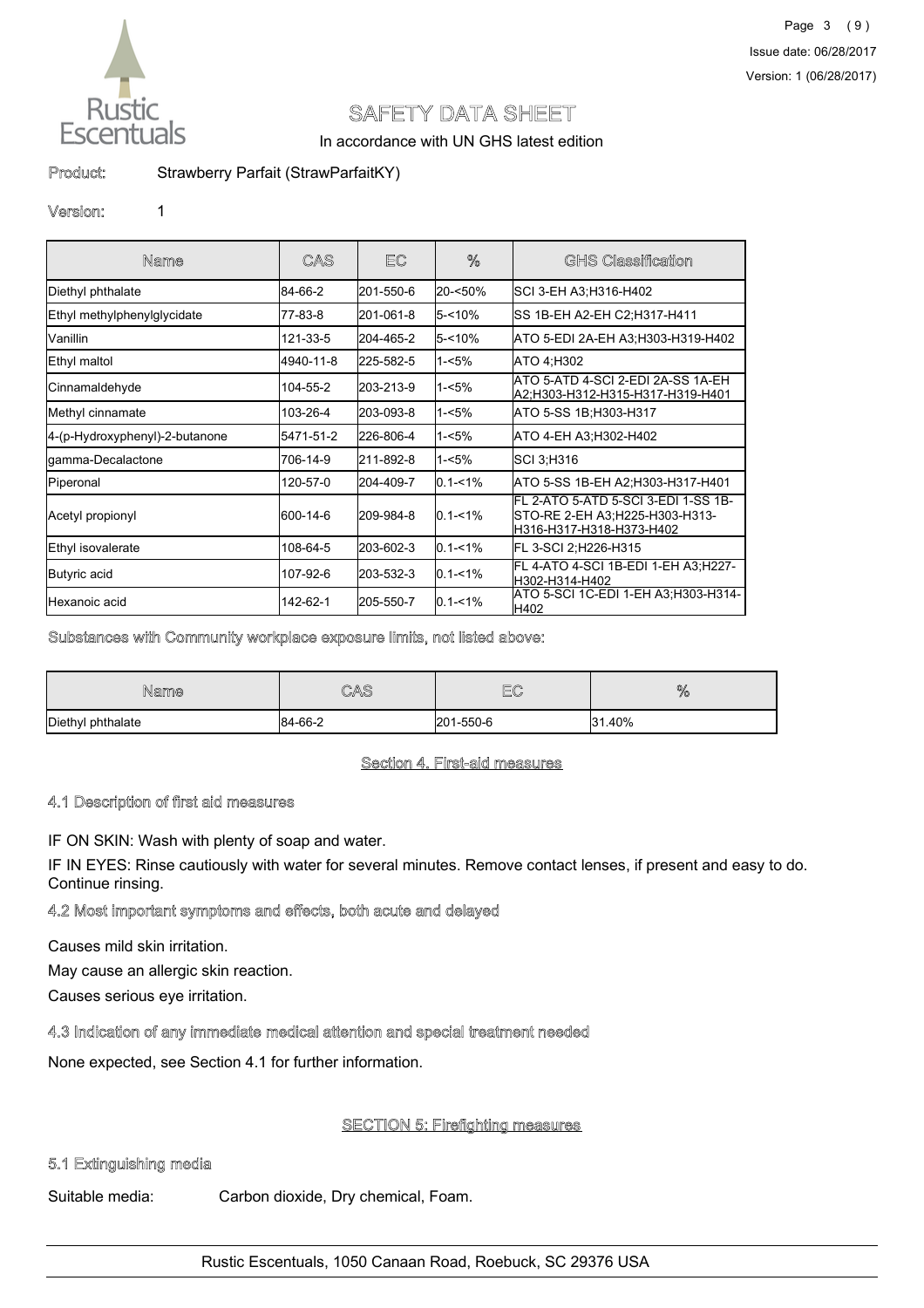

# Page 4 (9) Issue date: 06/28/2017 Version: 1 (06/28/2017)

# SAFETY DATA SHEET

In accordance with UN GHS latest edition

# Product: Strawberry Parfait (StrawParfaitKY)

### Version: 1

# 5.2 Special hazards arising from the substance or mixture

In case of fire, may be liberated: Carbon monoxide, Unidentified organic compounds.

## 5.3 Advice for fire fighters:

In case of insufficient ventilation, wear suitable respiratory equipment.

#### Section 6. Accidental release measures

#### 6.1 Personal precautions, protective equipment and emergency procedures:

Avoid inhalation. Avoid contact with skin and eyes. See protective measures under Section 7 and 8.

#### 6.2 Environmental precautions:

Keep away from drains, surface and ground water, and soil.

#### 6.3 Methods and material for containment and cleaning up:

Remove ignition sources. Provide adequate ventilation. Avoid excessive inhalation of vapours. Contain spillage immediately by use of sand or inert powder. Dispose of according to local regulations.

# 6.4 Reference to other sections:

Also refer to sections 8 and 13.

# Section 7. Handling and storage

#### 7.1 Precautions for safe handling:

Keep away from heat, sparks, open flames and hot surfaces. - No smoking. Use personal protective equipment as required. Use in accordance with good manufacturing and industrial hygiene practices. Use in areas with adequate ventilation Do not eat, drink or smoke when using this product.

#### 7.2 Conditions for safe storage, including any incompatibilities:

Store in a well-ventilated place. Keep container tightly closed. Keep cool. Ground/bond container and receiving equipment. Use explosion-proof electrical, ventilating and lighting equipment. Use only non-sparking tools. Take precautionary measures against static discharge.

#### 7.3 Specific end use(s):

Use in accordance with good manufacturing and industrial hygiene practices.

#### Section 8. Exposure controls/personal protection

#### 8.1 Control parameters

Workplace exposure limits: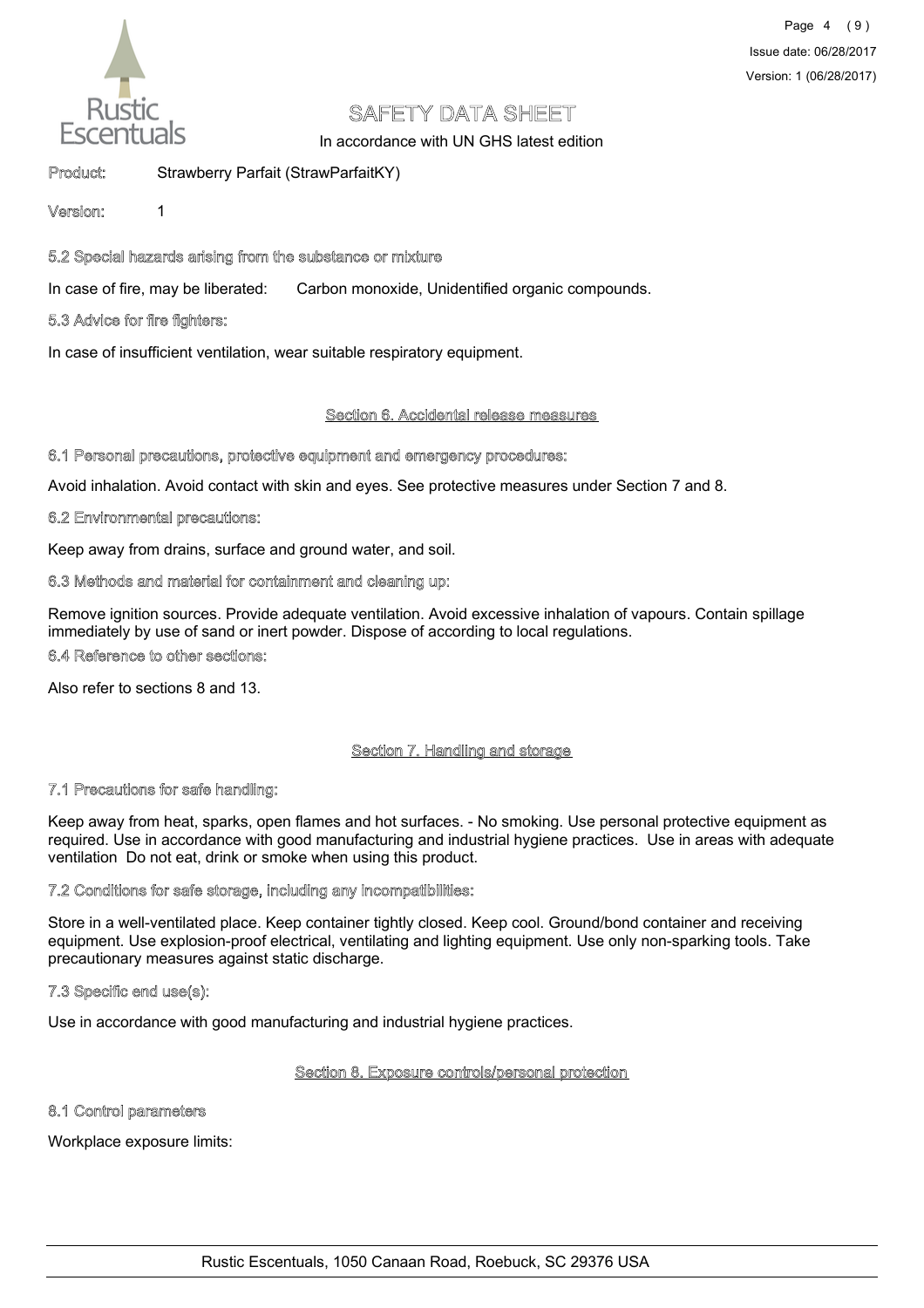

In accordance with UN GHS latest edition

# Product: Strawberry Parfait (StrawParfaitKY)

#### Version: 1

| Ingredient        | CAS         | EC                                                        | Description                                                | ppm | mg/m <sup>3</sup> | Reference |
|-------------------|-------------|-----------------------------------------------------------|------------------------------------------------------------|-----|-------------------|-----------|
|                   |             | Long-term exposure limit (8-hour<br>TWA reference period) |                                                            |     |                   |           |
| Diethyl phthalate | $ 84-66-2 $ | 201-550-6                                                 | Short-term exposure limit (15-minute)<br>reference period) |     |                   |           |

#### 8.2 Exposure Controls

## Eye / Skin Protection

Wear protective gloves/eye protection/face protection

#### Respiratory Protection

Ensure adequate and ongoing ventilation is maintained in order to prevent build up of excessive vapour and to ensure occupational exposure limits are adhered to. If appropriate, and depending on your patterns and volumes of use, the following engineering controls may be required as additional protective measures: a) Isolate mixing rooms and other areas where this material is used or openly handled. Maintain these areas under negative air pressure relative to the rest of the plant. b) Employ the use of Personal protective equipment - an approved, properly fitted respirator with organic vapour cartridges or canisters and particulate filters. c) Use local exhaust ventilation around open tanks and other open sources of potential exposures in order to avoid excessive inhalation, including places where this material is openly weighed or measured. In addition, use general dilution ventilation of the work area to eliminate or reduce possible worker exposures. d) Use closed systems for transferring and processing this material.

Also refer to Sections 2 and 7.

#### Section 9. Physical and chemical properties

#### 9.1 Information on basic physical and chemical properties

| Appearance:                    | Not determined  |
|--------------------------------|-----------------|
| Odour:                         | Not determined  |
| pH:                            | Not determined  |
| Initial boiling point / range: | Not determined  |
| Flash point:                   | $>93\text{ °C}$ |
| Vapour pressure:               | Not determined  |
| Relative density:              | Not determined  |
| Solubility(ies):               | Not determined  |
| 9.2 Other information:         | None available  |

#### Section 10. Stability and reactivity

#### 10.1 Reactivity:

Presents no significant reactivity hazard, by itself or in contact with water.

# 10.2 Chemical stability:

Good stability under normal storage conditions.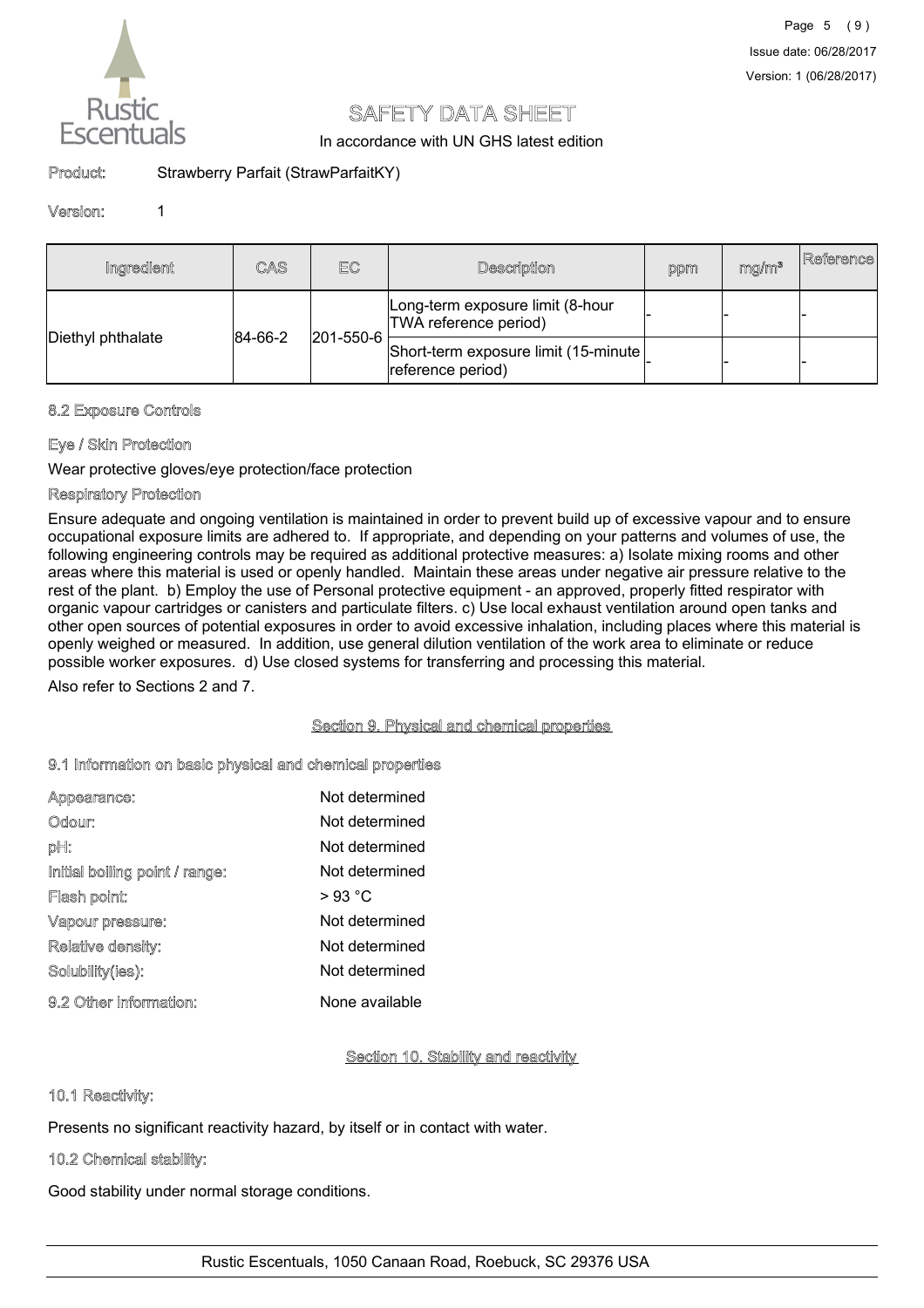

In accordance with UN GHS latest edition

Product: Strawberry Parfait (StrawParfaitKY)

Version: 1

10.3 Possibility of hazardous reactions:

Not expected under normal conditions of use.

# 10.4 Conditions to avoid:

Avoid extreme heat.

# 10.5 Incompatible materials:

Avoid contact with strong acids, alkalis or oxidising agents.

# 10.6 Hazardous decomposition products:

Not expected.

# Section 11. Toxicological information

#### 11.1 Information on toxicological effects

This mixture has not been tested as a whole for health effects. The health effects have been calculated using the methods outlined in UN GHS.

Causes mild skin irritation.

May cause an allergic skin reaction.

Causes serious eye irritation.

| Assumed Toxicity Value (LD50 or ATE) for Acute Oral Toxicity:       | >5000                |
|---------------------------------------------------------------------|----------------------|
| Assumed Toxicity Value (LD50 or ATE) for Acute Dermal Toxicity:     | >5000                |
| Assumed Toxicity Value (LC50 or ATE) for Acute Inhalation Toxicity: | Not Available        |
| Inhalation Route:                                                   | <b>Not Available</b> |

# Information about hazardous ingredients in the mixture

| Ingredient                                | CAS       | EC                | LD50/ATE Oral | LD50/ATE<br>Dermal | LC50/ATE<br>Inhalation | LC50 Route              |
|-------------------------------------------|-----------|-------------------|---------------|--------------------|------------------------|-------------------------|
| 4-(p-Hydroxyphenyl)-2-<br><b>butanone</b> | 5471-51-2 | 226-806-4         | 1400          | Not available      | Not available          | <b>Not</b><br>available |
| Cinnamaldehyde                            | 104-55-2  | $ 203 - 213 - 9 $ | 2500          | 1100               | Not available          | Not<br>available        |
| Ethyl maltol                              | 4940-11-8 | 225-582-5         | 1200          | Not available      | Not available          | Not<br>lavailable       |

Refer to Sections 2 and 3 for additional information.

# Section 12. Ecological information

# 12.1 Toxicity:

Harmful to aquatic life with long lasting effects.

## 12.2 Persistence and degradability: Not available

# 12.3 Bioaccumulative potential: Not available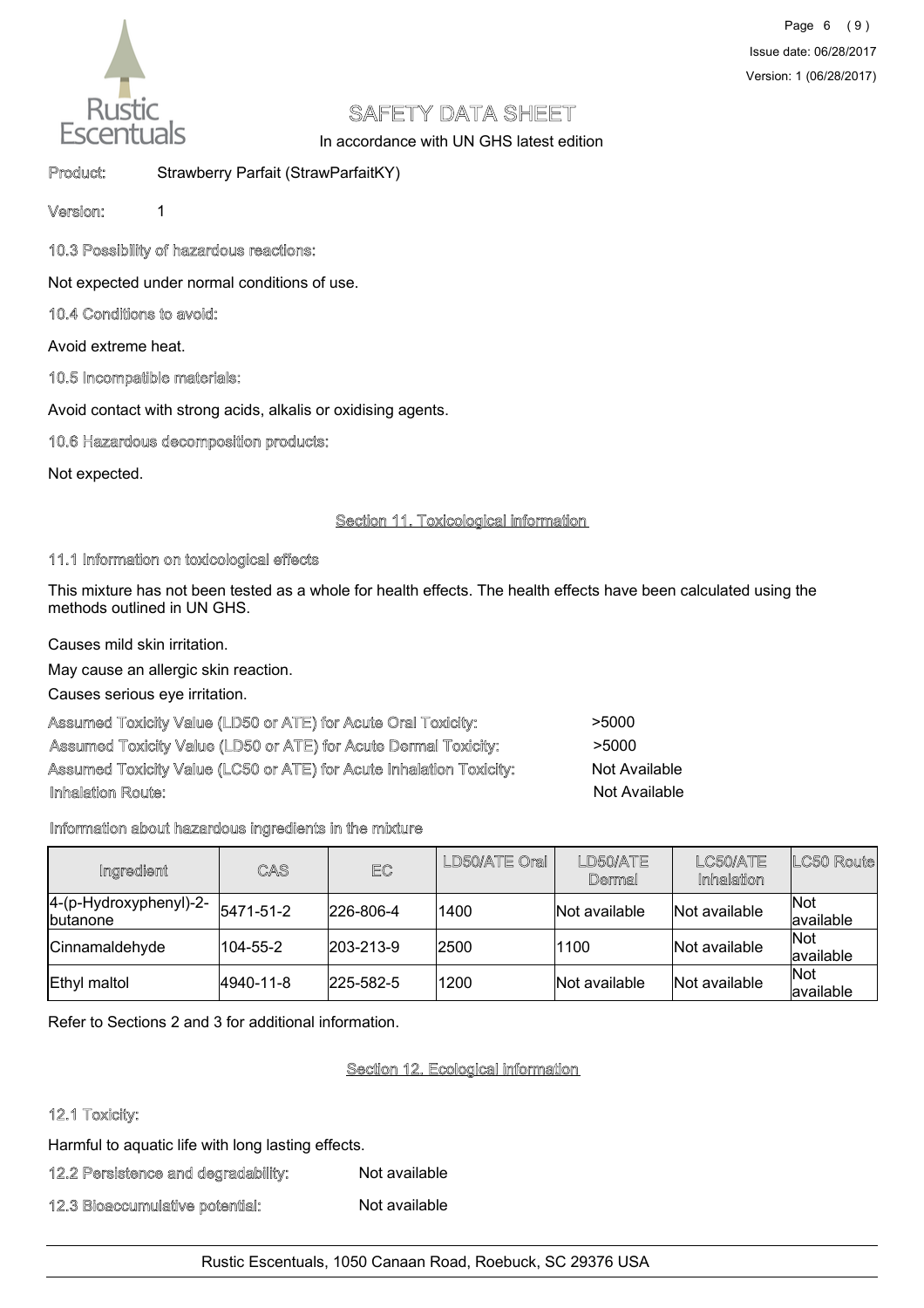

In accordance with UN GHS latest edition

Product: Strawberry Parfait (StrawParfaitKY)

Version: 1

12.4 Mobility in soil: Not available

## 12.5 Results of PBT and vPvB assessment:

This substance does not meet the PBT/vPvB criteria of REACH, annex XIII.

12.6 Other adverse effects: Not available

## Section 13. Disposal considerations

### 13.1 Waste treatment methods:

Dispose of in accordance with local regulations. Avoid disposing into drainage systems and into the environment. Empty containers should be taken to an approved waste handling site for recycling or disposal.

## Section 14. Transport information

| 14.1 UN number:                    | Not classified                              |
|------------------------------------|---------------------------------------------|
| 14.2 UN Proper Shipping Name:      | Not classified                              |
| 14.3 Transport hazard class(es):   | Not classified                              |
| Sub Risk:                          | Not classified                              |
| 14.4. Packing Group:               | Not classified                              |
| 14.5 Environmental hazards:        | Not environmentally hazardous for transport |
| 14.6 Special precautions for user: | None additional                             |
|                                    |                                             |

14.7 Transport in bulk according to Annex II of MARPOL73/78 and the IBC Code:

Not classified

# Section 15. Regulatory information

# 15.1 Safety, health and environmental regulations/legislation specific for the substance or mixture

None additional

# 15.2 Chemical Safety Assessment

A Chemical Safety Assessment has not been carried out for this product.

#### Section 16. Other information

| <b>Concentration % Limits:</b>  | EH A3=19.20% EH C3=35.71% SCI 3=10.82% EDI 2A=60.98% SS 1=4.<br>76% |
|---------------------------------|---------------------------------------------------------------------|
| <b>Total Fractional Values:</b> | EH A3=5.21 EH C3=2.80 SCI 3=9.24 EDI 2A=1.64 SS 1=21.00             |
| Key to revisions:               |                                                                     |
| Not applicable                  |                                                                     |
| Key to abbreviations:           |                                                                     |

Abbreviation Meaning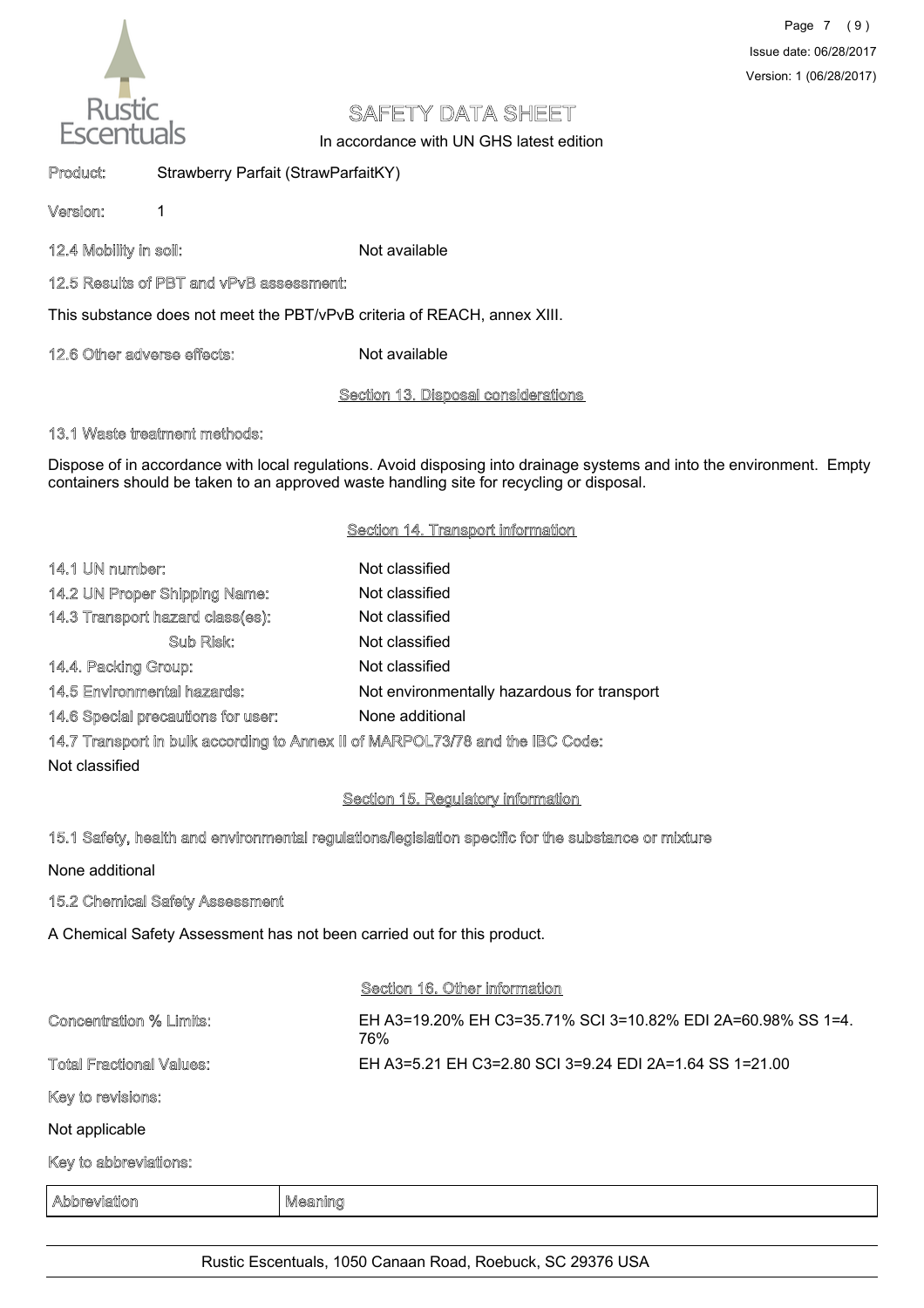

In accordance with UN GHS latest edition

Product: Strawberry Parfait (StrawParfaitKY)

#### Version: 1

ATD 4 Acute Toxicity - Dermal Category 4 ATD 5 Acute Toxicity - Dermal Category 5 ATO 4 Acute Toxicity - Oral Category 4 ATO 5 Acute Toxicity - Oral Category 5 EDI 1 Eye Damage / Irritation Category 1 EDI 2A Eye Damage / Irritation Category 2A EH A2 Hazardous to the Aquatic Environment - Acute Hazard Category 2 EH A3 **Hazardous to the Aquatic Environment - Acute Hazard Category 3** EH C2 **Hazardous to the Aquatic Environment - Long-term Hazard Category 2** Hazard Category 2 FL 2 Flammable Liquid, Hazard Category 2 FL 3 **Flammable Liquid, Hazard Category 3** FL 4 Flammable Liquid, Hazard Category 4 H<sub>225</sub> Highly flammable liquid and vapour. H226 **Flammable liquid and vapour.** H<sub>227</sub> Combustible liquid. H<sub>302</sub> Harmful if swallowed. H303 **May be harmful if swallowed.** H312 **Harmful in contact with skin.** H313 May be harmful in contact with skin. H314 **Causes severe skin burns and eye damage.** H315 Causes skin irritation. H316 Causes mild skin irritation. H317 May cause an allergic skin reaction. H318 **Causes serious eye damage.** H319 Causes serious eye irritation. H373 May cause damage to organs (organs) through prolonged or repeated exposure (exposure route). H401 Toxic to aquatic life. H402 Harmful to aquatic life. H411 **Toxic to aquatic life with long lasting effects**. P210 **Keep away from heat, sparks, open flames and hot surfaces.** - No smoking. P233 **Keep container tightly closed.** P240 **Container and receiving equipment.** Ground/bond container and receiving equipment. P241 Use explosion-proof electrical, ventilating and lighting equipment. P242 **Details and DETE** Use only non-sparking tools. P243 Take precautionary measures against static discharge. P260 **Do not breathe vapour or dust.** Do not breathe vapour or dust. P261 **Avoid breathing vapour or dust.** P264 Wash hands and other contacted skin thoroughly after handling. P270 **Do not eat, drink or smoke when using this product.** P272 **Contaminated work clothing should not be allowed out of the workplace.** P273 Avoid release to the environment. P280 Wear protective gloves/eye protection/face protection.